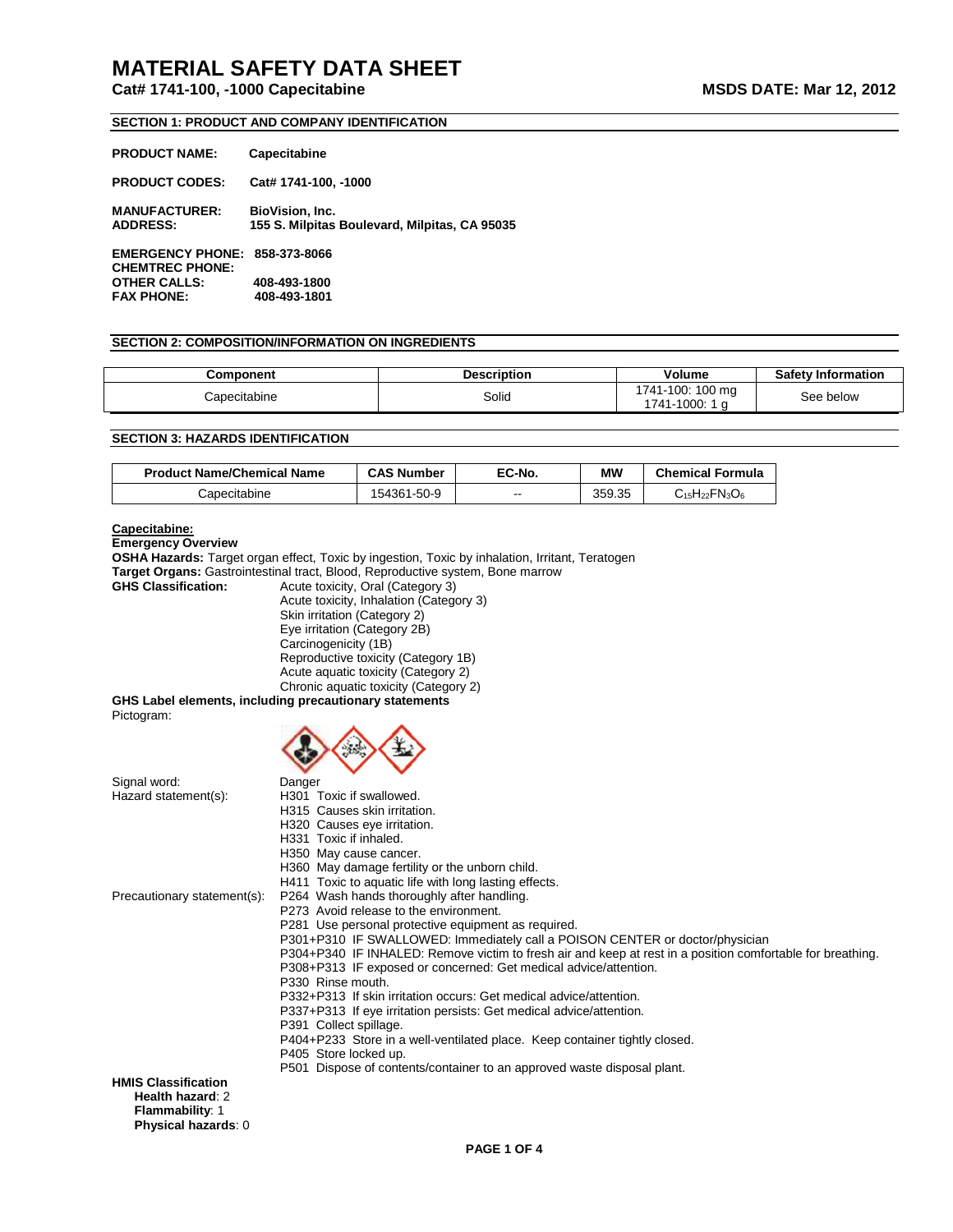**Cat# 1741-100, -1000 Capecitabine MSDS DATE: Mar 12, 2012** 

**NFPA Rating Health Hazard:** 2 **Fire**: 1 **Reactivity Hazard**: 0 **Potential Health Effects Inhalation:** Toxic if inhaled. May cause respiratory tract irritation. **Skin:** May be harmful if absorbed through skin. Causes skin irritation. **Eyes:** Causes eye irritation. **Ingestion:** Toxic if swallowed.

## **SECTION 4: FIRST AID MEASURES**

**General advice:** Consult a physician. Show this safety data sheet to the doctor in attendance. Move out of dangerous area. **If inhaled:** If breathed in, move person into fresh air. If not breathing, give artificial respiration. Consult a physician. **In case of skin contact:** Wash off with soap and plenty of water. Consult a physician. **In case of eye contact:** Rinse thoroughly with plenty of water for at least 15 minutes and consult a physician. **If swallowed:** Never give anything by mouth to an unconscious person. Rinse mouth with water. Consult a physician.

## **5: FIRE-FIGHTING MEASURES**

**Condition of flammability:** Not flammable or combustible.

**Suitable extinguishing media:** Use water spray, alcohol-resistant foam, dry chemical or carbon dioxide. **Special protective equipment for fire-fighters:** Wear self-contained breathing apparatus for firefighting if necessary. **Hazardous combustion products:** Hazardous combustion products formed under fire conditions— no data available.

## **SECTION 6: ACCIDENTAL RELEASE MEASURES**

**Personal precautions:** Use personal protective equipment. Avoid dust formation. Avoid breathing vapors, mist, gas, or dust. Ensure adequate ventilation. Evacuate personnel to safe areas.

**Environmental precautions:** Prevent further leakage or spillage if safe to do so. Do not let product enter drains. Discharge into the environment must be avoided.

**Methods for cleaning up:** Pick up and arrange disposal without creating dust. Sweep up and shovel. Keep in suitable, closed containers for disposal.

#### **SECTION 7: HANDLING AND STORAGE**

#### **Precautions for safe handling**

Avoid contact with skin and eyes. Avoid formation of dust and aerosols. Provide appropriate exhaust ventilation at places where dust is formed. Normal measures for preventive fire protection. Take precautionary measures against electrostatic charging.

## **Conditions for safe storage**

Keep container tightly closed in a dry and well-ventilated place. Recommended storage temperature: -20 °C

#### **SECTION 8: EXPOSURE CONTROLS/PERSONAL PROTECTION**

Contains no substances with occupational exposure limit values.

## **Personal protective equipment**

## **Respiratory protection**

Where risk assessment shows air-purifying respirators are appropriate use a full-face particle respirator type N100 (US) or type P3 (EN 143) respirator cartridges as a backup to engineering controls. If the respirator is the sole means of protection, use a full-face supplied air respirator. Use respirators and components tested and approved under appropriate government standards such as NIOSH (US) or CEN (EU).

#### **Hand protection**

Handle with gloves. Gloves must be inspected prior to use. Use proper glove removal technique (without touching glove's outer surface) to avoid skin contact with this product. Dispose of contaminated gloves after use in accordance with applicable laws and good laboratory practices. Wash and dry hands.

#### **Eye protection**

Face shield and safety glasses. Use equipment for eye protection tested and approved under appropriate government standards such as NIOSH (US) or EN 166(EU).

#### **Skin and body protection**

Complete suit protecting against chemicals. The type of protective equipment must be selected according to the concentration and amount of the dangerous substance at the specific workplace.

#### **Hygiene measures**

Avoid contact with skin, eyes and clothing. Wash hands before breaks and immediately after handling the product.

#### **SECTION 9: PHYSICAL AND CHEMICAL PROPERTIES**

| <b>Property</b> | <b>Capecitabine</b>      |
|-----------------|--------------------------|
| Appearance:     | White to off-white solid |
| pH:             | No data available        |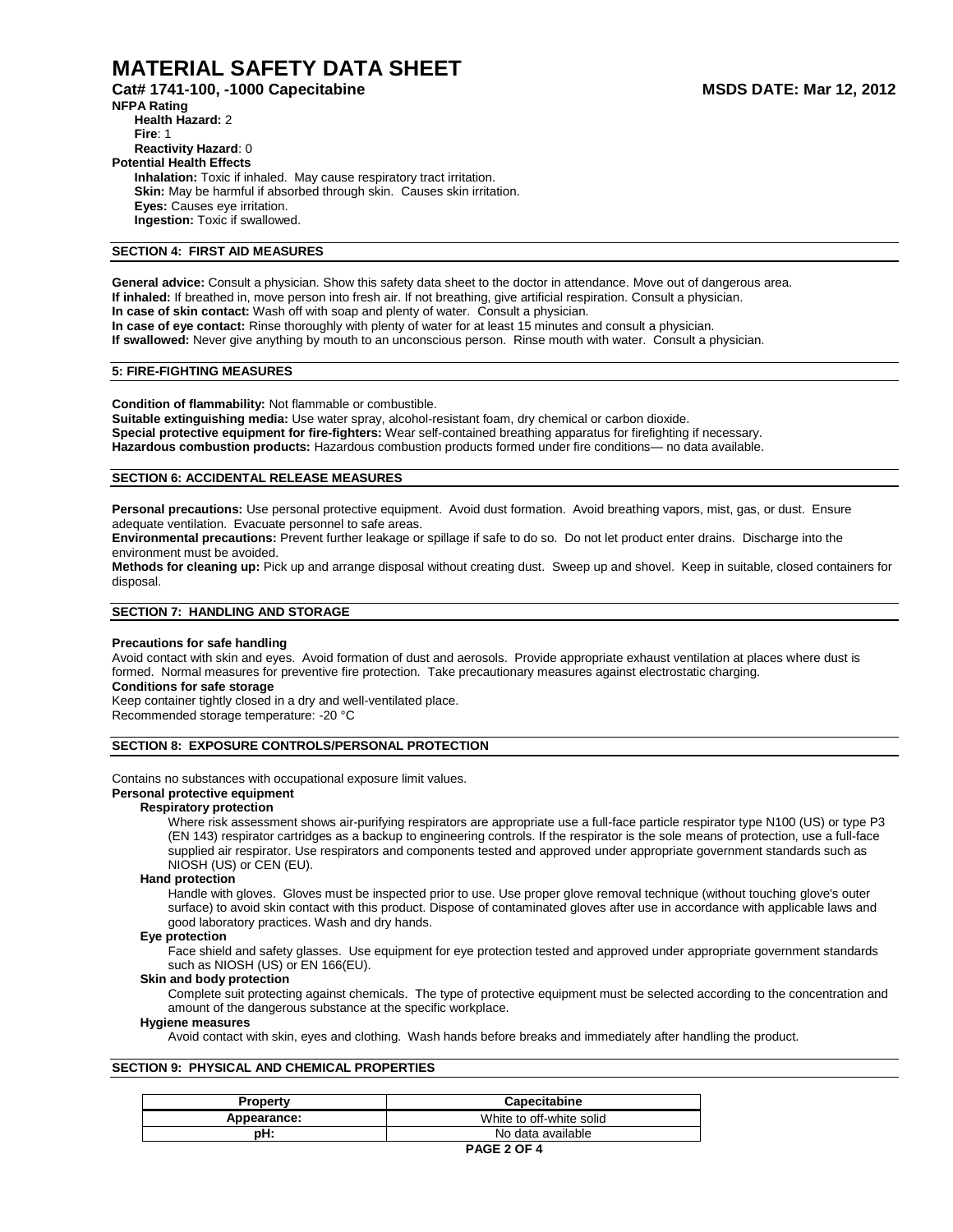## **Cat# 1741-100, -1000 Capecitabine MSDS DATE: Mar 12, 2012**

| <b>Water Solubility:</b>   | 2 mg/ml with slight warming       |  |
|----------------------------|-----------------------------------|--|
| <b>Other Solubility:</b>   | DMSO (100 mg/ml), EtOH (10 mg/ml) |  |
| Specific Gravity (g/ml):   | No data available                 |  |
| <b>Boiling Point (°C):</b> | No data available                 |  |
| Melting Point (°C):        | 115-120 °C (239-248 °F)           |  |
| Flash Point (°C):          | No data available                 |  |
| Ignition Temperature (°C): | No data available                 |  |
| Density                    | No data available                 |  |

#### **SECTION 10: STABILITY AND REACTIVITY**

| <b>Property</b>                   | Capecitabine                                |  |
|-----------------------------------|---------------------------------------------|--|
| <b>Chemical stability</b>         | Stable under recommended storage conditions |  |
| <b>Conditions to avoid:</b>       | No data available                           |  |
| <b>Materials to avoid:</b>        | Strong oxidizing agents, Strong acids       |  |
| Hazardous decomposition products: | Carbon oxides, nitrogen oxides              |  |

## **SECTION 11: TOXICOLOGICAL INFORMATION**

#### **Capecitabine:**

**Acute toxicity:** LD50 Oral – rat – >2000 mg/kg **Skin corrosion/irritation:** no data available **Serious eye damage/eye irritation:** no data available **Respiratory or skin sensitization:** no data available **Germ cell mutagenicity:** no data available **Mutagenicity:** May cause mutations in vitro (clastogenic effect in lymphocytes) > lymphocyte test: evidence of clastogenicity **Subchronic toxicity:** High doses may damage proliferating cells (e.g. bone marrow, leukocytes.)

#### **Carcinogenicity:**

| IARC:  | No component of this product present at levels greater than or equal to 0.1% is identified as probable, possible or     |
|--------|-------------------------------------------------------------------------------------------------------------------------|
|        | confirmed human carcinogen by IARC.                                                                                     |
| ACGIH: | No component of this product present at levels greater than or equal to 0.1% is identified as a carcinogen or potential |
|        | carcinogen by ACGIH.                                                                                                    |
| NTP:   | No component of this product present at levels greater than or equal to 0.1% is identified as a known or anticipated    |
|        | carcinogen by NTP.                                                                                                      |
| OSHA.  | No component of this product present at levels greater than or equal to 0.1% is identified as a carcinogen or potential |

; product present at levels greater than or equal to 0.1% is identified as a carcinogen or poten carcinogen by OSHA.

**Reproductive toxicity:** no data available

**Teratogenicity:** no data available

**Specific target organ toxicity – single exposure (GHS):** no data available

**Specific target organ toxicity – repeated exposure (GHS):** no data available

**Aspiration hazard:** no data available

**Potential Health Effects**

**Inhalation:** Toxic if inhaled. May cause respiratory tract irritation.

**Skin:** May be harmful if absorbed through skin. Causes skin irritation.

**Eyes:** Causes eye irritation.

**Ingestion:** Toxic if swallowed.

**Signs and Symptoms of Exposure:** Exposure may cause diarrhea, nausea, vomiting, loss of appetite, irritation of mucous membranes, and alteration of hematopoietic system (leukopenia) in dependence of the dose. Cytostatics are potentially carcinogenic. **Synergistic effects:** no data available

**Additional information:** RTECS: not available

#### **SECTION 12: ECOLOGICAL INFORMATION**

#### **Capecitabine:**

**Persistence and degradability:** Inherently biodegradable: evidence for prior abiotic primary degradation as a rate-limiting process  $\rightarrow$  29%, 28 days; 44%, 56 days; 55%, 84 days

Toxicity: Strongly toxic for algae (Selenastrum capricornutum): EbC<sub>50</sub> (72 h) 0.58 mg/l; ErC<sub>50</sub> (72) 2.0 mg/l; NOEC (72 h) 0.14 mg/l

Barely toxic for planktonic crustaceans (Daphnia magna): EC<sub>50</sub> (48 h) > 850 mg/l; NOEC (48 h) 500 mg/l

Barely toxic to fish (rainbow trout):  $LC_{50}$  (96 h) >867 mg/l; NOEC (96 h) 867

Barely inhibitory on aerobic bacterial respiration:  $EC_{50} > 1000$  mg/l

**Bioaccumulative potential:** Slow degradation, probably ester hydrolysis (30 mg/l; HPLC):  $t_{1/2} \sim 21$  d,  $\sim$  22 °C, pH  $\sim$ 7

Rapid degradation only at very acidic pH (1000 mg/l, water; HPLC):  $t_{1/2} \ge 60$  h, ~22 °C, pH 2;  $t_{1/2}$  ~6 h, ~22 °C, pH 1; ):  $t_{1/2}$  <2 h, ~22 °C, pH 0.5;  $t_{1/2}$  ~1 h, 30 °C, pH 0.5

Mobility in soil: Medium adsorption to activated sludge, medium mobility (water-activated sludge, 3 h): K<sub>d</sub> = 272 l/kg (activated sludge) **PBT and vPvB assessment:** no data available

**Other adverse effects:** An environmental hazard cannot be excluded in the event of unprofessional handling or disposal. Toxic to aquatic life with long lasting effects.